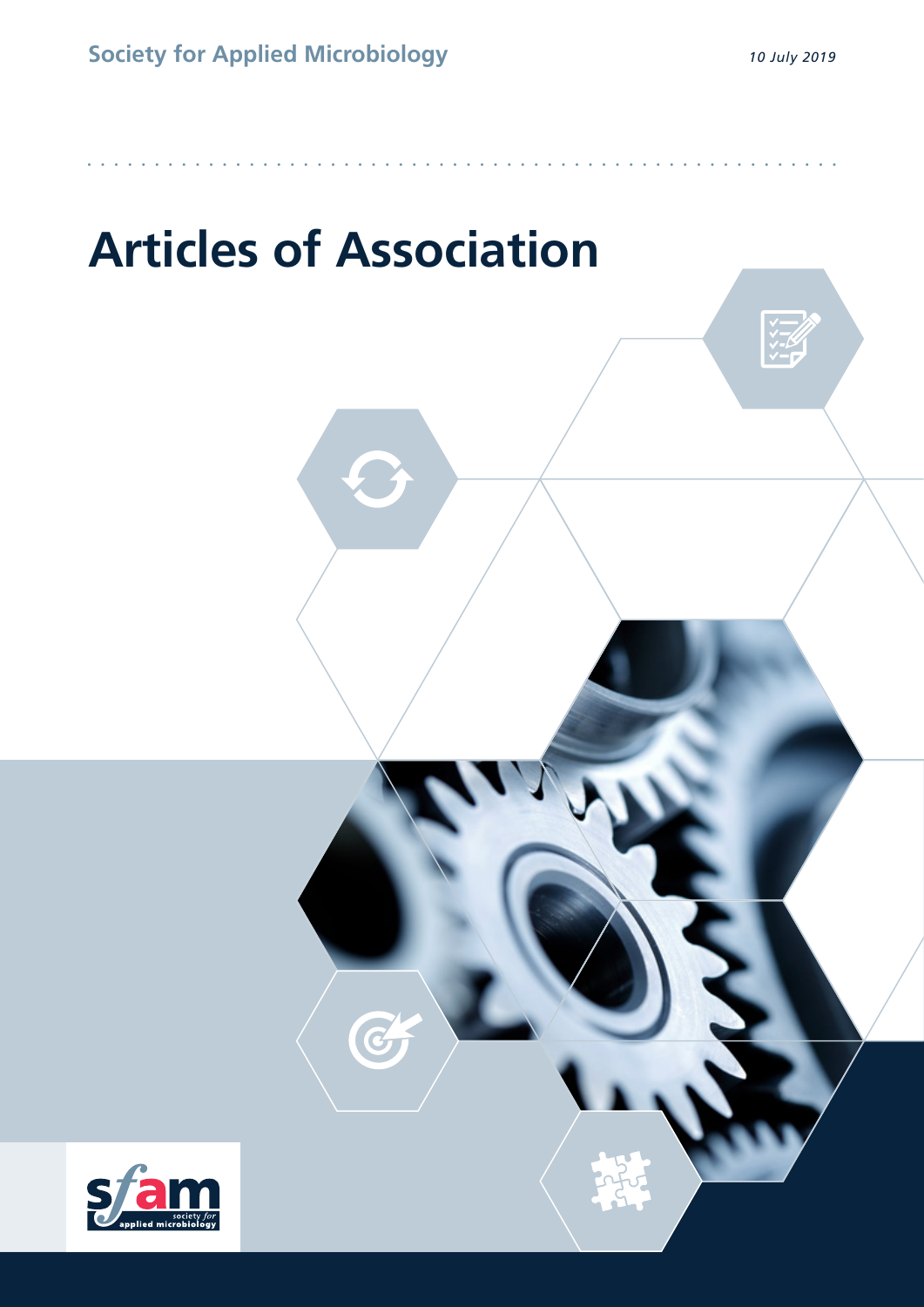

# **The Companies Act 2006**

# **Company Limited by Guarantee and not having a Share Capital**

# **Articles of Association**

**of**

# **Society for Applied Microbiology**

**Company number: 06462427** | **Registered charity number: 1123044** As adopted by special resolution passed at an annual general meeting held on 10 July 2019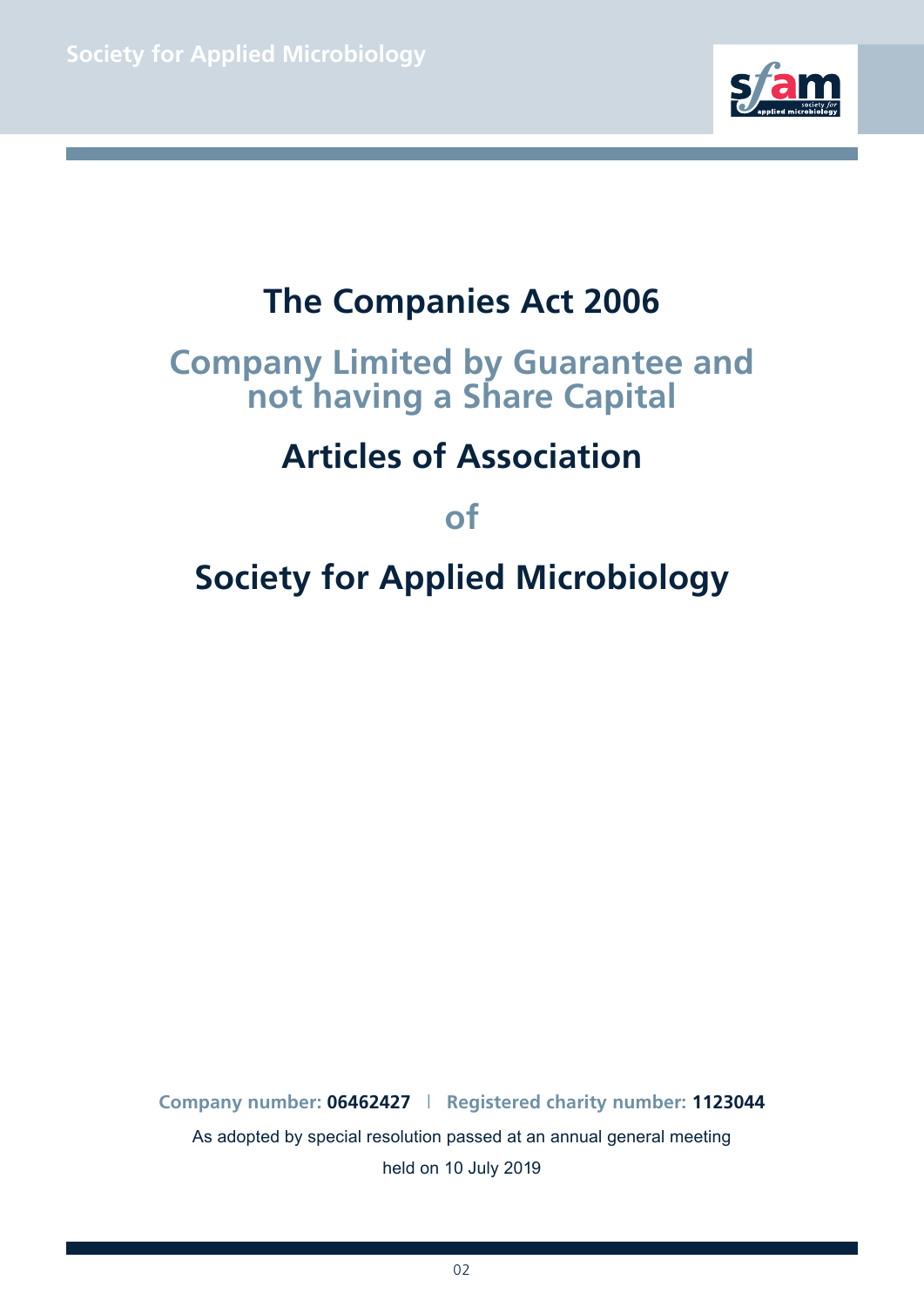

### **1 Name**

**1.1** The name of the company is the **Society for Applied Microbiology** (the "**Society**").

# **2 Definitions and interpretations**

- **2.1** References to an Act of Parliament are references to that act as amended or reenacted from time to time and to any subordinate legislation made under it.
- **2.2** In these Articles expressions not otherwise defined which are defined in the Act have the same meaning.
- **2.3** In these Articles the singular includes the plural and vice versa.
- **2.4** In these Articles:

| "Act"                          | means the Companies Acts as defined in section 2 of the<br>Companies Act 2006, in so far as they apply to the Society;                                                                                                                                                                                                                       |
|--------------------------------|----------------------------------------------------------------------------------------------------------------------------------------------------------------------------------------------------------------------------------------------------------------------------------------------------------------------------------------------|
| "Address"                      | means a postal address or, for the purposes of electronic<br>communication, a fax number, an email or postal address or a<br>telephone number for receiving text messages in each case<br>registered with the Society;                                                                                                                       |
| "AGM"                          | means an annual general meeting of the Society;                                                                                                                                                                                                                                                                                              |
| "these Articles"               | means these Articles of Association;                                                                                                                                                                                                                                                                                                         |
| "Board" or "Board of trustees" | means, collectively, the people who are the trustees of<br>the Society;                                                                                                                                                                                                                                                                      |
| "the Charities Act"            | means the Charities Act 2011;                                                                                                                                                                                                                                                                                                                |
| "Charity trustee"              | has the meaning prescribed by section 177 of the Charities Act;                                                                                                                                                                                                                                                                              |
| "Circulation Date"             | has the meaning prescribed by section 290 of the Act;                                                                                                                                                                                                                                                                                        |
| "Clear Day"                    | in relation to the period of notice means a period excluding the<br>day when the notice is given or deemed to be given and the day<br>for which it is given or on which it is to take effect;                                                                                                                                                |
| "the Commission"               | means the Charity Commission for England and Wales or any<br>body which replaces it;                                                                                                                                                                                                                                                         |
| "Conflicted trustee"           | means a trustee in respect of whom a conflict of interest arises or<br>may reasonably arise because the Conflicted trustee or a<br>Connected Person stands to receive a benefit from the Society, or<br>has some separate interest or duty in a matter to be decided, or<br>in relation to information which is confidential to the Society; |
| "Connected Person"             | means, in relation to a trustee, a person connected with a<br>director within the meaning of the Act or a person connected<br>with a Society trustee or a trustee for a charity within the<br>meaning of the Charities Act;                                                                                                                  |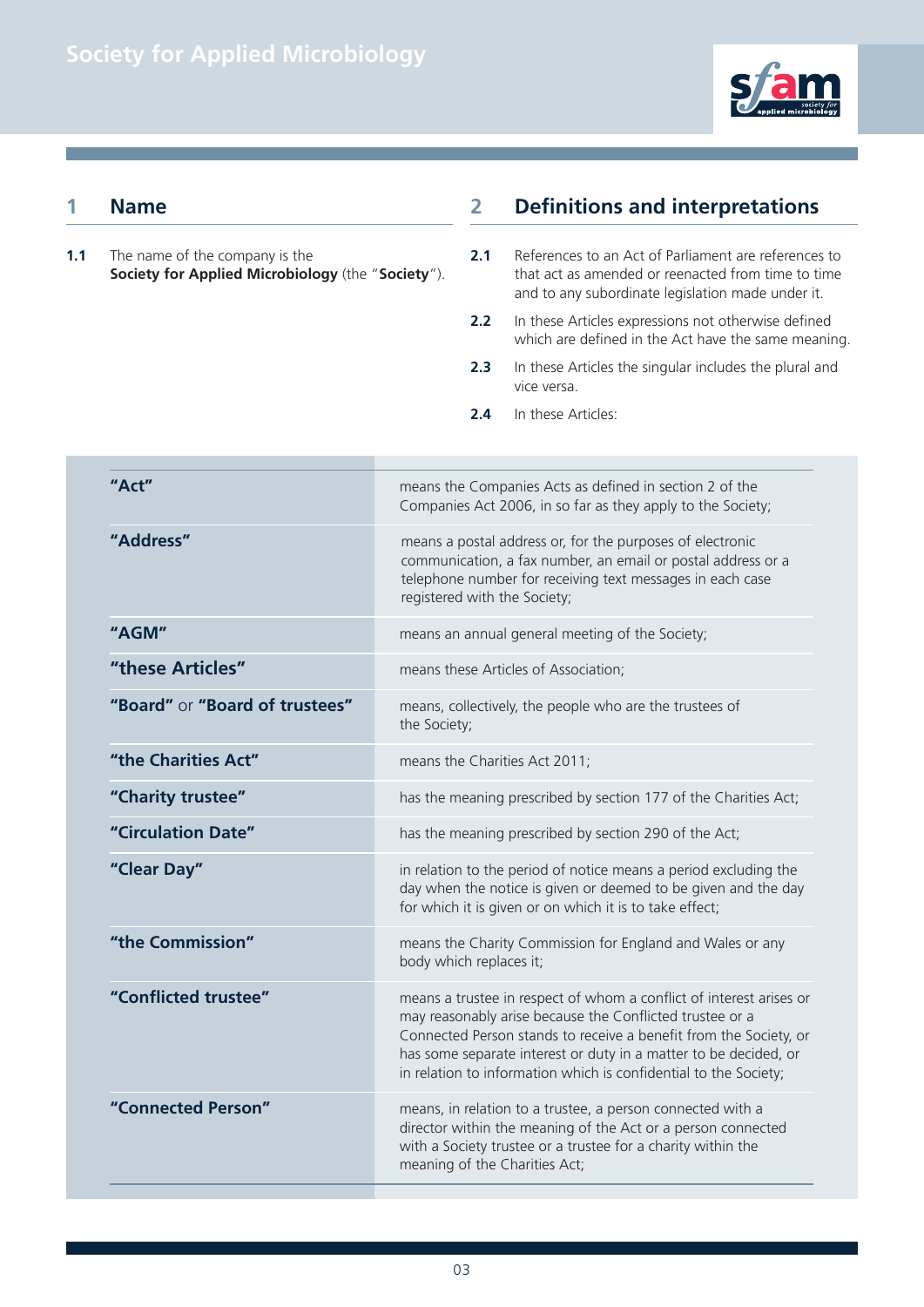

| "document"                                  | includes, unless otherwise specified, any document sent or<br>supplied in Electronic Form;                                                                                                                                                                                                                                                                    |
|---------------------------------------------|---------------------------------------------------------------------------------------------------------------------------------------------------------------------------------------------------------------------------------------------------------------------------------------------------------------------------------------------------------------|
| "EGM"                                       | means an extraordinary general meeting of the Society;                                                                                                                                                                                                                                                                                                        |
| "Electronic Form" and<br>"Electronic Means" | have the meanings respectively prescribed to them in the Act;                                                                                                                                                                                                                                                                                                 |
| "executed"                                  | includes any mode of execution;                                                                                                                                                                                                                                                                                                                               |
| "Executive Committee"                       | means the Board of trustees;                                                                                                                                                                                                                                                                                                                                  |
| "Financial Expert"                          | means an individual, company or firm who is authorised to<br>give investment advice under the Financial Services and Markets<br>Act 2000;                                                                                                                                                                                                                     |
| "firm"                                      | includes Limited Liability Partnership;                                                                                                                                                                                                                                                                                                                       |
| "Hard Copy Form"                            | has the meaning prescribed by the Companies Act 2006;                                                                                                                                                                                                                                                                                                         |
| "indemnity insurance"                       | means insurance against personal liability incurred by any trustee<br>for an act or omission which is or is alleged to be a breach of<br>trust or breach of duty, unless the act or omission amounts to a<br>criminal offence or the trustee concerned knew that, or was<br>reckless whether, the act or omission was a breach of trust or<br>breach of duty; |
| "material benefit"                          | means a benefit, direct or indirect, which may not be financial<br>but has monetary value;                                                                                                                                                                                                                                                                    |
| "Member" and "Membership"                   | refer to company Membership of the Society;                                                                                                                                                                                                                                                                                                                   |
| "month"                                     | means calendar month;                                                                                                                                                                                                                                                                                                                                         |
| "Objects"                                   | "Objects" means the objects of the Society as defined in<br>Article 4;                                                                                                                                                                                                                                                                                        |
| "Rules"                                     | means the rules of the Society made pursuant to Article 12.4;                                                                                                                                                                                                                                                                                                 |
| "Taxable Trading"                           | means carrying on a trade or business in such manner or on<br>such a scale that some or all of the profits are subject to<br>corporation tax;                                                                                                                                                                                                                 |
| "trustee"                                   | means a director of the Society and "trustees" means<br>the directors;                                                                                                                                                                                                                                                                                        |
| "written" or "in writing"                   | means the representation or reproduction of words, symbols or<br>other information in a visible form by any method or combination<br>of methods, whether sent or supplied, without limitation by, Hard<br>Copy Form, Electronic Means or otherwise; and                                                                                                       |
| "year"                                      | means calendar year.                                                                                                                                                                                                                                                                                                                                          |
|                                             |                                                                                                                                                                                                                                                                                                                                                               |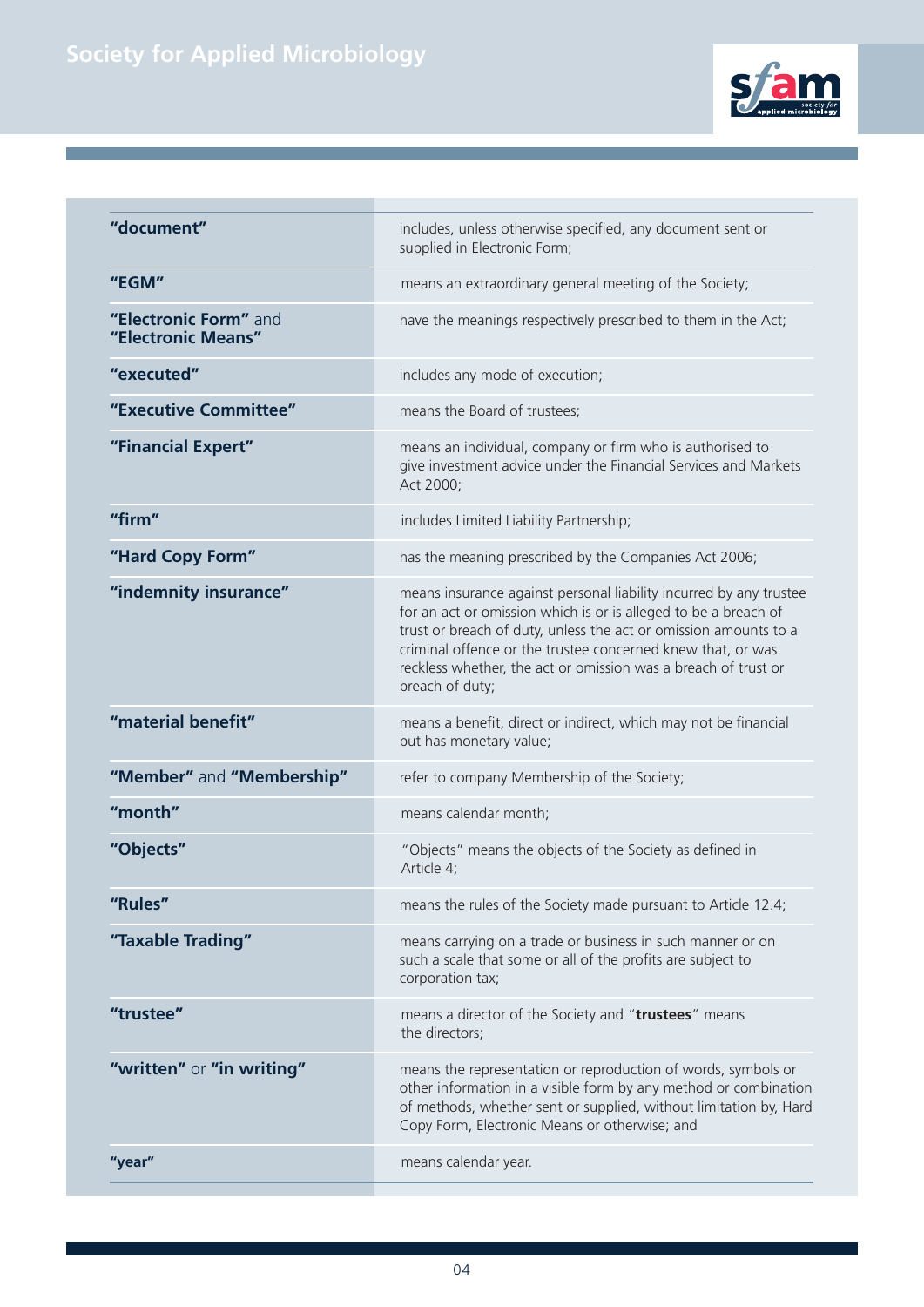

# **3 Registered office**

**3.1** The registered office of the Society is in England and Wales.

# **4 Objects**

- **4.1** The objects for which the Society is established are to advance for the benefit of the public the science of microbiology, in its application to the environment, human and animal health, agriculture and industry (the "**Objects**").
- **4.2** This Article 4 may be amended by special resolution but only with the prior written consent of the Charity Commission.

### **5 Powers**

The Society has the following powers, which may be exercised only in promoting the Objects:

- **5.1** to hold, promote or support conferences, seminars, meetings, symposia, demonstrations and lectures, both in the UK and worldwide, which may be held and conducted by such suitable Electronic Means as the trustees decide;
- **5.2** to arrange for the publication and dissemination of the records and reports of the proceedings of the Society, or associated activities, in the form of books, pamphlets and bulletins or any other form of record which would promote the purposes of the Society:
- **5.3** to encourage the study and understanding of the subject of and the application of microbiology and/or associated activities by provision of grants or scholarships or other financial assistance to any charitable organisations, societies, associations, companies or persons undertaking such studies, both in the UK and worldwide;
- **5.4** to encourage the study and understanding of the subject of and the application of microbiology and/or associated activities by providing advice and informed opinion on educational policy, and access to educational activities;
- **5.5** to promote the use and uptake of research and knowledge in public and political forums so as to influence policy and practice by providing advice and informed opinion on the application of microbiology

and how applied microbiology in, both in the UK and worldwide;

- **5.6** to provide advice;
- **5.7** to carry out research and to publish and distribute the useful results;
- **5.8** to provide, publish or distribute information;
- **5.9** to advertise in such manner as the trustees decide is expedient;
- **5.10** to cooperate with other bodies and to exchange information and advice with them;
- **5.11** to support, administer or set up other charities, both in the UK and worldwide;
- **5.12** to establish charitable trusts for any particular purposes of the Society and to act as trustee of any charity or special charitable trust whether established by the Society or otherwise and generally to undertake and execute any charitable trust which may lawfully be undertaken by the Society and may be conducive to its Objects;
- **5.13** to accept gifts and to raise funds and in its discretion to disclaim any particular contribution;
- **5.14** to receive and administer bequests and donations;
- **5.15** to borrow money and give security for loans or other obligations (but only in accordance with the restrictions imposed by the Charities Act) including entering into any related derivative arrangement, but only where the derivative arrangement is:
	- 5.15.1 ancillary to the transaction;
	- 5.15.2 an integral part of managing the Society's debt entered into in order to manage risk association with the transaction; and
	- 5.15.3 not a purely speculative transaction;
- **5.16** to acquire or hire property of any kind, and to alter and maintain any such property as may be required from time to time:
- **5.17** to sell, lease or otherwise dispose of property of any kind (but only in accordance with the restrictions imposed by the Charities Act);
- **5.18** to make grants or loans of money and to give guarantees provided that where any payment is made to the treasurer or other proper official of a charity the receipt of such treasurer or official shall be a complete discharge to the trustees;
- **5.19** to set aside funds for special purposes or as reserves against future expenditure but only in accordance with a written policy about reserves;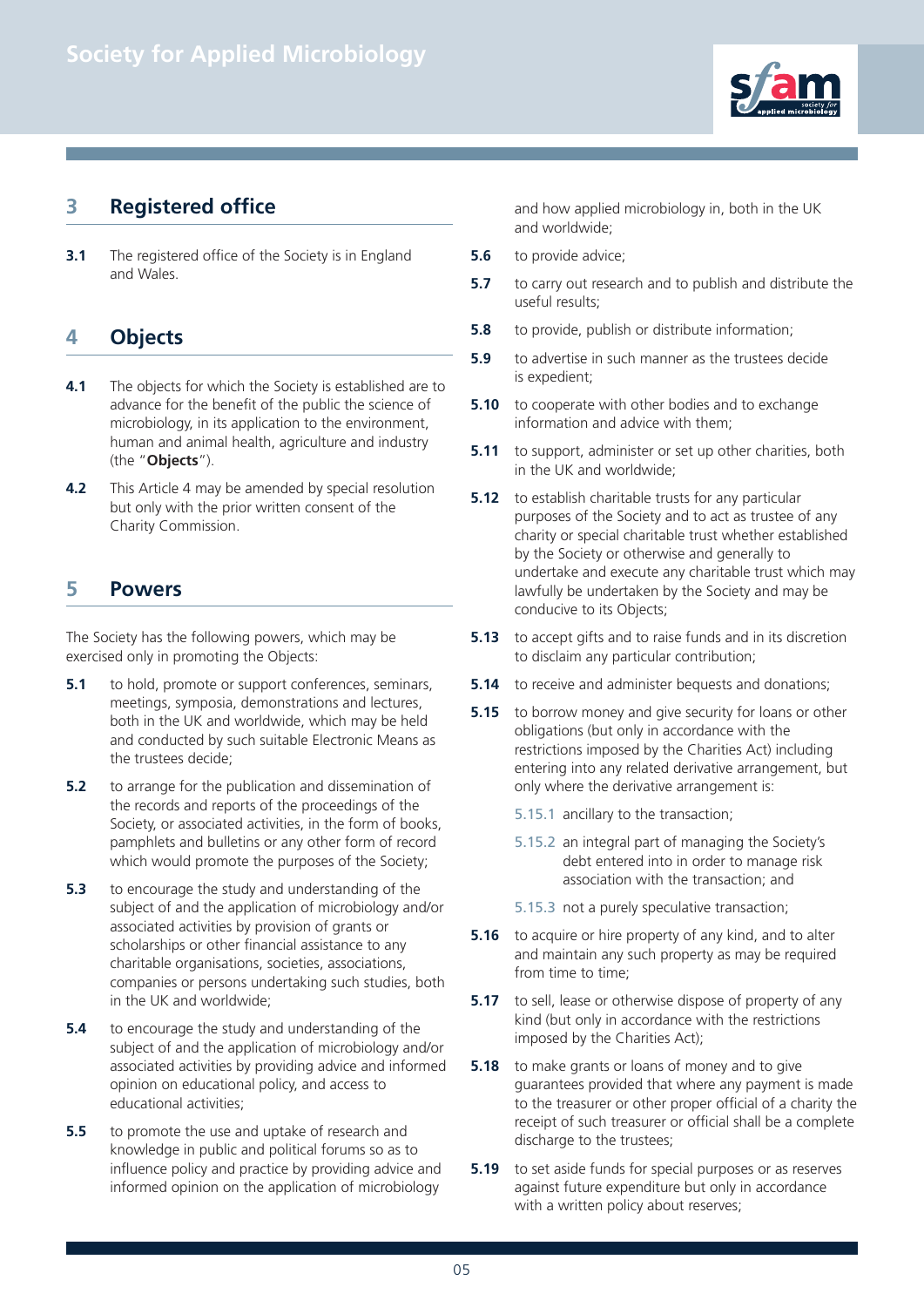

- **5.20** deposit or invest in funds in any manner (but to invest only after obtaining such advice from a Financial Expert as the trustees consider necessary and having regard to the suitability of investments and the need for diversification) provided that the Society shall have power to retain any investments donated to it;
- **5.21** delegate the management of investments to a Financial Expert, but only on terms that:
	- 5.21.1 the investment policy is set down in writing for the Financial Expert by the trustees;
	- 5.21.2 timely reports of all transactions are provided to the trustees;
	- 5.21.3 the performance of the investments is reviewed regularly with the trustees:
	- 5.21.4 the trustees are entitled to cancel the delegation arrangement at any time;
	- 5.21.5 the investment policy and the delegation arrangement are reviewed at least once a year;
	- 5.21.6 all payments due to the Financial Expert are on a scale or at a level which is agreed in advance and are notified promptly to the trustees on receipt; and
	- 5.21.7 the Financial Expert must not do anything outside the powers of the trustees;
- **5.22** to arrange for investments or other property of the Society to be held in the name of a nominee company acting under the direction of the trustees or controlled by a Financial Expert acting under their instructions and to pay any reasonable fee required;
- **5.23** to deposit documents and physical assets with a company registered or having a place of business in England or Wales as custodian, and to pay any reasonable fee required:
- **5.24** to insure the property of the Society against any foreseeable risk and take out other insurance policies to protect the Society when required;
- **5.25** to provide Indemnity Insurance for the trustees in accordance with, and subject to the conditions in, section 189 of the Charities Act;
- **5.26** subject to Article 6 to employ paid or unpaid agents staff or advisers;
- **5.27** to enter into contracts to provide services to or on behalf of other bodies;
- **5.28** to establish, hold shares in, or acquire subsidiary companies, other companies or entities and to acquire, merge with or enter into any partnership or joint venture arrangement with any other charity for any of the Objects;
- **5.29** to operate nationally and internationally; and
- **5.30** to do anything else within the law which promotes, helps to promote or is conducive or incidental to the promotion of the Objects.

#### **6 Benefits and conflicts for Members and trustees**

- **6.1** The trustees must apply the income and the capital of the Society (subject to any trusts on which it is held) in furthering the Object. However:
	- 6.1.1 Members who are not trustees may be employed by or enter into contracts with the Society and receive reasonable payment for goods or services supplied;
	- 6.1.2 Members (including trustees) may be paid interest at a reasonable rate on money lent to the Charity;
	- 6.1.3 Members (including trustees) may be paid a reasonable rent or hiring fee for property or equipment let or hired to the Charity; and
	- 6.1.4 Members (including trustees) may receive charitable benefits (such as, in particular, grants) in their personal capacity.
- **6.2** A trustee must not receive any payment of money or other material benefit (whether directly or indirectly) from the Society except:
	- 6.2.1 mentioned in clauses 5.25 (Indemnity Insurance), 6.1.2 (interest), 6.1.3 (rent), 6.1.4 (charitable benefits);
	- 6.2.2 reimbursement of reasonable out-of-pocket expenses (including hotel and travel costs) actually incurred in managing and directing the Society;
	- 6.2.3 an indemnity in respect of any liabilities properly incurred in managing and directing the Society (including the costs of a successful defence to criminal proceedings);
	- 6.2.4 payment to any company in which a trustee has no interest other than a shareholding which is not greater than one per cent;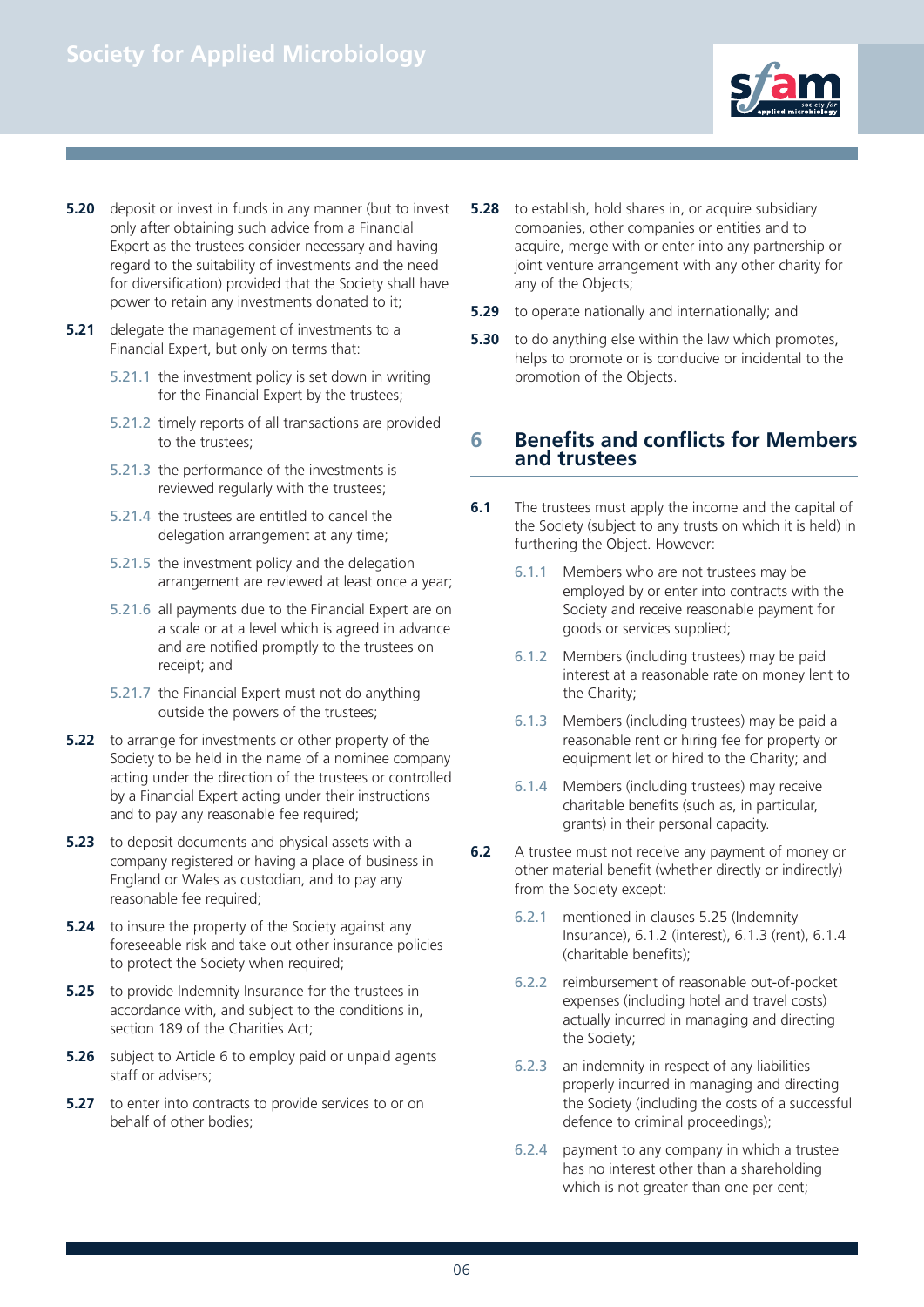

- 6.2.5 trustees may be paid an honorarium of such reasonable amount (if any) as the Charity Commission may from time to time approve in respect of their services in that capacity; and
- 6.2.6 in exceptional cases, other payments or benefits (but only with the written approval of the Commission in advance).
- **6.3** Subject to Article 6.4, a trustee or a Connected Person may enter into a contract with the Society to supply goods or services in return for a payment or other material benefit if:
	- 6.3.1 the goods or services are actually required by the Society;
	- 6.3.2 the nature and level of the benefit is no more than reasonable in relation to the value of the goods or services and is set at a meeting of the trustees in accordance with the procedure in clause 6.6, and
	- 6.3.3 no more than one half of the trustees have an interest in such a contract in any financial year.
- **6.4** A trustee may not provide services as an Editor or Associate Editor of the Journals of the Society or any similar publication of the Society unless, subject always to the provisions of the Charities Act, this is unanimously agreed by members of the Executive Committee.
- **6.5** A trustee may not be an employee of the Society.
- **6.6** Whenever a trustee has a personal interest in a matter to be discussed at a meeting of the trustees or a Council Committee, the trustee concerned must:
	- 6.6.1 declare an interest at the meeting or at the meeting before discussion begins on the matter;
	- 6.6.2 withdraw from the meeting for that item unless expressly invited to remain in order to provide information;
	- 6.6.3 not be counted in the quorum for that part of the meeting; and
	- 6.6.4 withdraw during the vote and have no vote on the matter.
- **6.7** This clause may not be amended without the written consent of the Charity Commission in advance.

# **7 Membership**

- **7.1** The Society must maintain a register of the Members in accordance with the Act.
- **7.2** The subscribers to the Memorandum of Association and such other persons as the trustees shall admit to Membership shall be Members of the company.
- **7.3** Membership of the Society is open to any individual or organisation interested in promoting the Objects who:
	- 7.3.1 applies to the Charity in the form required by the trustees;
	- 7.3.2 provides information or evidence as the trustees may require;
	- 7.3.3 is approved by the trustees; and
	- 7.3.4 signs the register of Members or consents in writing to become a Member either personally or (in the case of an organisation) through an authorised representative.
- **7.4** The trustees shall have absolute discretion to accept or reject any application and need not give their reasons for doing so.
- **7.5** Members of the Society agree to receive Documents by Electronic Means, at the addresses provided for that purpose in their application form, or at such other address as the Member shall provide to the Society from time to time.
- **7.6** The trustees may establish different classes of Membership, prescribe their respective privileges and duties and set the amounts of any subscriptions.
- **7.7** Membership is terminated if the Member concerned:
	- 7.7.1 gives written notice of resignation to the Society;
	- 7.7.2 dies or, if it is an organisation, ceases to exist;
	- 7.7.3 is more than twelve months in arrears in paying the relevant subscription, if any (but in such a case the Member may be reinstated on payment of the amount due); or
	- 7.7.4 is removed from Membership by resolution of the trustees on the grounds that in their reasonable opinion the Member's continued Membership is harmful to the Society; the trustees may only pass such a resolution after notifying the Member in writing and considering the matter in the light of any written representations which the Member concerned puts forward within fourteen Clear Day(s) after receiving notice.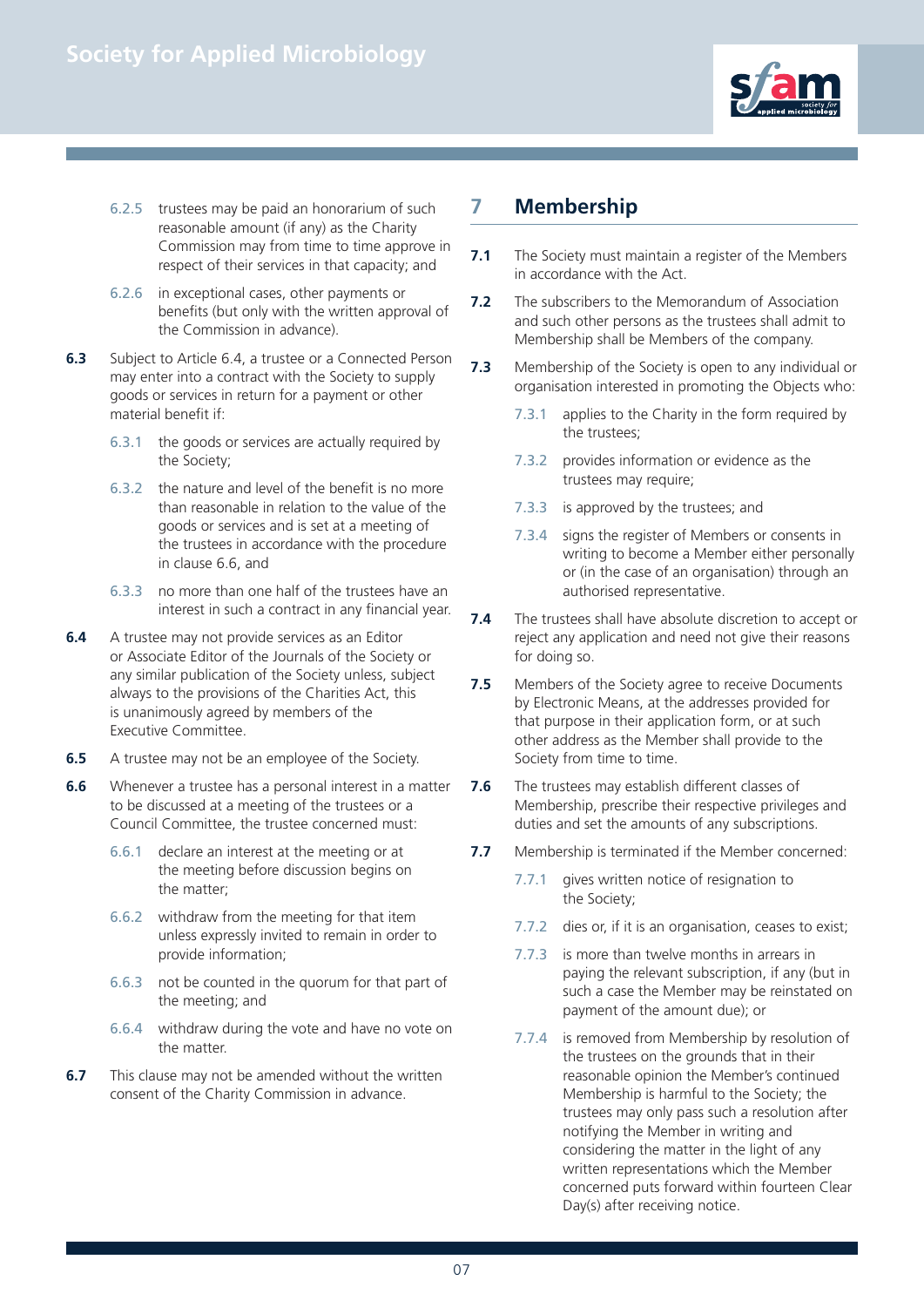

- **7.8** Membership of the Society is not transferable.
- **7.9** Any corporate organisation that is a Member of the Society may nominate any person to act as its duly authorised representative at any meeting of the Society by resolution of its directors or other governing body provided that:
	- 7.9.1 the organisation must give written notice to the Society of the name of its representative; the nominee shall not be entitled to represent the organisation at any meeting unless the notice has been received by the Society; the nominee may continue to represent the organisation until written notice to the contrary is received by the Society; and
	- 7.9.2 any notice given to the Society will be conclusive evidence that the nominee is entitled to represent the organisation or that his or her authority has been revoked; the Society shall not be required to consider whether the nominee has been properly appointed by the organisation.
- **7.10** Any unincorporated organisation that wishes to be a Member of the Society may nominate any person to act as its duly authorised representative at any meeting of the Society, provided that:
	- 7.10.1 the organisation must give written notice to the Society of the name of its representative; the nominee shall not be entitled to represent the organisation at any meeting unless the notice has been received by the Society; the nominee may continue to represent the organisation until written notice to the contrary is received by the Society;
	- 7.10.2 any notice given to the Society will be conclusive evidence that the nominee is entitled to represent the organisation or that his or her authority has been revoked; the Society shall not be required to consider whether the nominee has been properly appointed by the organisation; and
	- 7.10.3 the duly authorised representative of an unincorporated organisation shall be entered in the register of Members as the Member, with the name of the unincorporated organisation which they represent noted next to them.

#### **8 Liability of Members and guarantee**

- **8.1** The liability of Members is limited to a sum not exceeding £1, being the amount that each Member undertakes to contribute to the assets of the Society in the event of its being wound up while he, she or it is a Member or within one year after he, she or it ceases to be a Member for:
	- 8.1.1 payment of those debts and liabilities of the Society incurred before he, she or it ceased to be a Member;
	- 8.1.2 payment of the costs, charges and expenses of winding up the Society; and
	- 8.1.3 the adjustment of rights of contributors among themselves.

# **9 General meetings of Members**

#### **9.1 ATTENDANCE**

- 9.1.1 Members are entitled to attend general meetings.
- 9.1.2 A trustee shall be entitled to attend and speak at any general meeting.
- 9.1.3 Nothing in these Articles is to be taken to preclude the holding and conducting of a general meeting by such suitable Electronic Means as the trustees may decide which provide for all Members who are not present together at the same place to be able to communicate with all the other participants simultaneously, to speak and to vote during the general meeting.

#### **9.2 NOTICE**

- 9.2.1 A general meeting may be called at any time by the trustees and must be called on a request from at least 5% of the Members having the right to vote at general meetings of the Society if the request is issued in accordance with the Act.
- 9.2.2 Subject to Article 9.2.3, general meetings are called on at least fourteen Clear Day(s) notice, specifying:
	- (a) the time, date and place of the meeting;
	- (b) the general nature of the business to be transacted;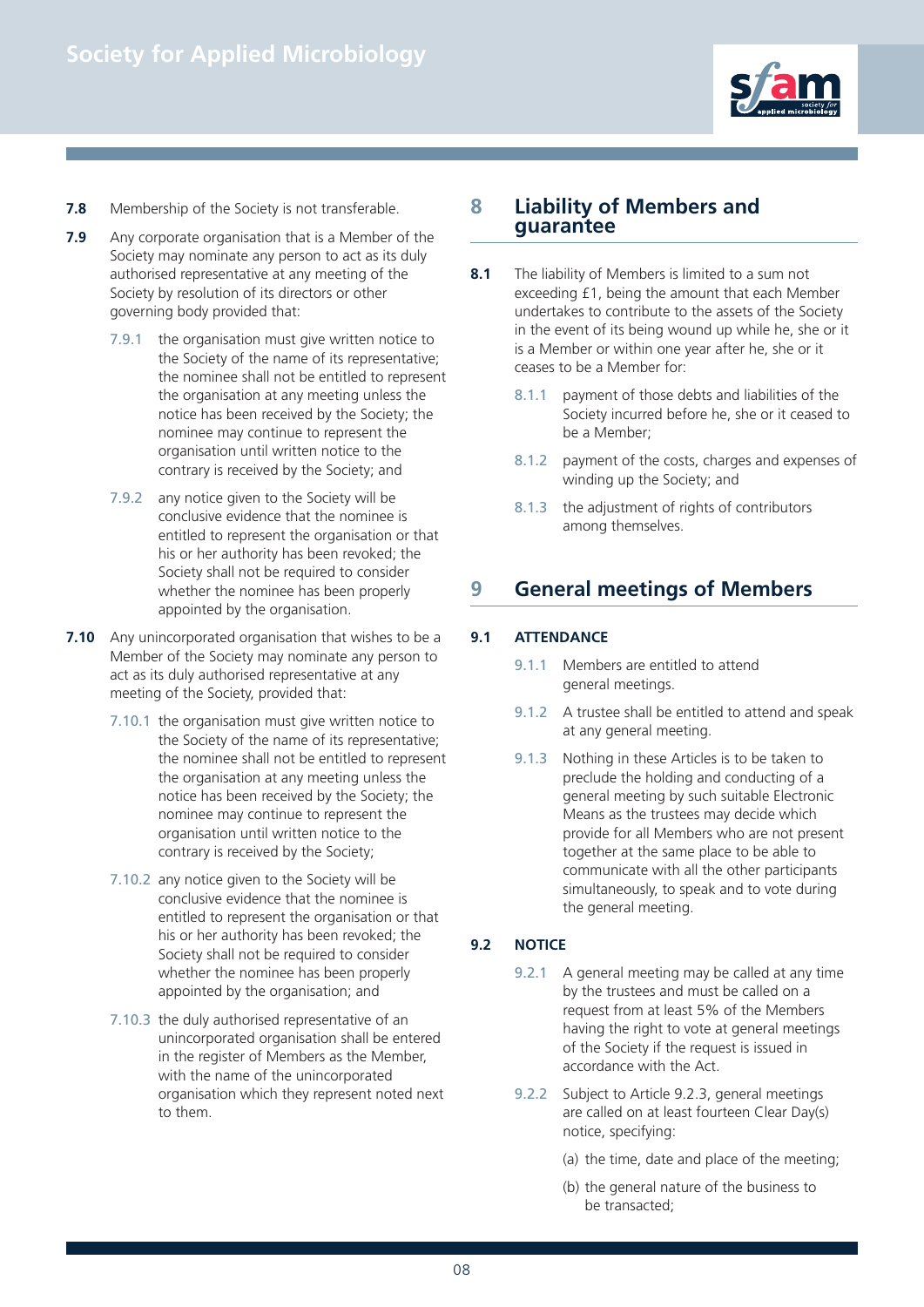

- (c) the terms of any proposed special resolution; and
- (d) notifying Members of their right to appoint a proxy under Section 324 of the Act.
- 9.2.3 A general meeting may be called by shorter notice if 90% of the Members entitled to vote upon the business to be transacted agree.
- 9.2.4 Notice of general meetings shall be given to every Member and trustee, and to the Society's auditors.
- 9.2.5 The proceedings at a general meeting shall not be invalidated because a person who was entitled to receive notice of the meeting did not receive it because of an accidental omission by the Society.

#### **9.3 QUORUM**

- 9.3.1 No business shall be transacted at any meeting unless a quorum is present. There is a quorum at a general meeting if the number of Members present in person, represented by proxies or by any other duly authorised representative, is at least fifteen Members.
- 9.3.2 If such a quorum is not present within half an hour from the time appointed for the meeting, or if during a meeting such a quorum ceases to be present, the meeting shall stand adjourned to the same day in the next week at the same time and place or to such time and place as the trustees may determine.
- 9.3.3 If at a general meeting adjourned pursuant to Article 9.3.2 a quorum is not present or ceases to be present, then the Member or Members present in person or by proxy and any other duly authorised representatives shall constitute the quorum for that meeting.

#### **9.4 CHAIRPERSON OF THE MEETING**

- 9.4.1 Subject to the provisions of this Article 9.4, the President shall preside as chair at every general meeting. If there is no such person, or if he/ she is unable or unwilling to do so, or is not present within fifteen minutes of the time appointed for the meeting, then the Chair shall be chosen according to the procedure set out in the Society's Rules.
- 9.4.2 If no trustee is willing to act as chairperson, or if no trustee is present within fifteen minutes after the time appointed for holding the

meeting, the Members present in person or by proxy or by duly authorised representatives and entitled to vote shall choose one of their number to be chairperson.

#### **9.5 ADJOURNMENT**

9.5.1 The Chair may, with the consent of a meeting at which a quorum is present (and shall if so directed by the meeting), adjourn the meeting from time to time and from place to place, but no business shall be transacted at an adjourned meeting other than business which might properly have been transacted at the meeting had the adjournment not taken place. When a meeting is adjourned for fourteen days or more, at least seven Clear Day(s) notice shall be given specifying the time and place of the adjourned meeting and the general nature of the business to be transacted. If the meeting is adjourned for less than fourteen days it shall not be necessary to give any such notice.

#### **9.6 VOTING (GENERAL)**

- 9.6.1 Except where otherwise provided by the Articles or the Act, every issue is decided by an ordinary resolution.
- 9.6.2 Except for the chairperson of the meeting. who has a second or casting vote, on a show of hands or a poll every Member who is present in person or is present by a duly authorised representative, shall have one vote, unless the duly authorised representative is also a Member in their own right entitled to vote in which case they shall be entitled to a vote as a Member and as an authorised representative of a Member.
- 9.6.3 A Member in respect of whom an order has been made by any court having jurisdiction (whether in the UK or elsewhere) in matters concerning mental incapacity may vote, whether on a show of hands or on a poll, by his or her deputy, registered attorney, curator bonis or other person authorised in that behalf appointed by that court, and any such deputy, registered attorney, curator bonis or other person may, on a show of hands or on a poll, vote by proxy. Evidence to the satisfaction of the trustees of the authority of the person claiming to exercise the right to vote shall be deposited at the Society's registered office, or at such other place as is specified in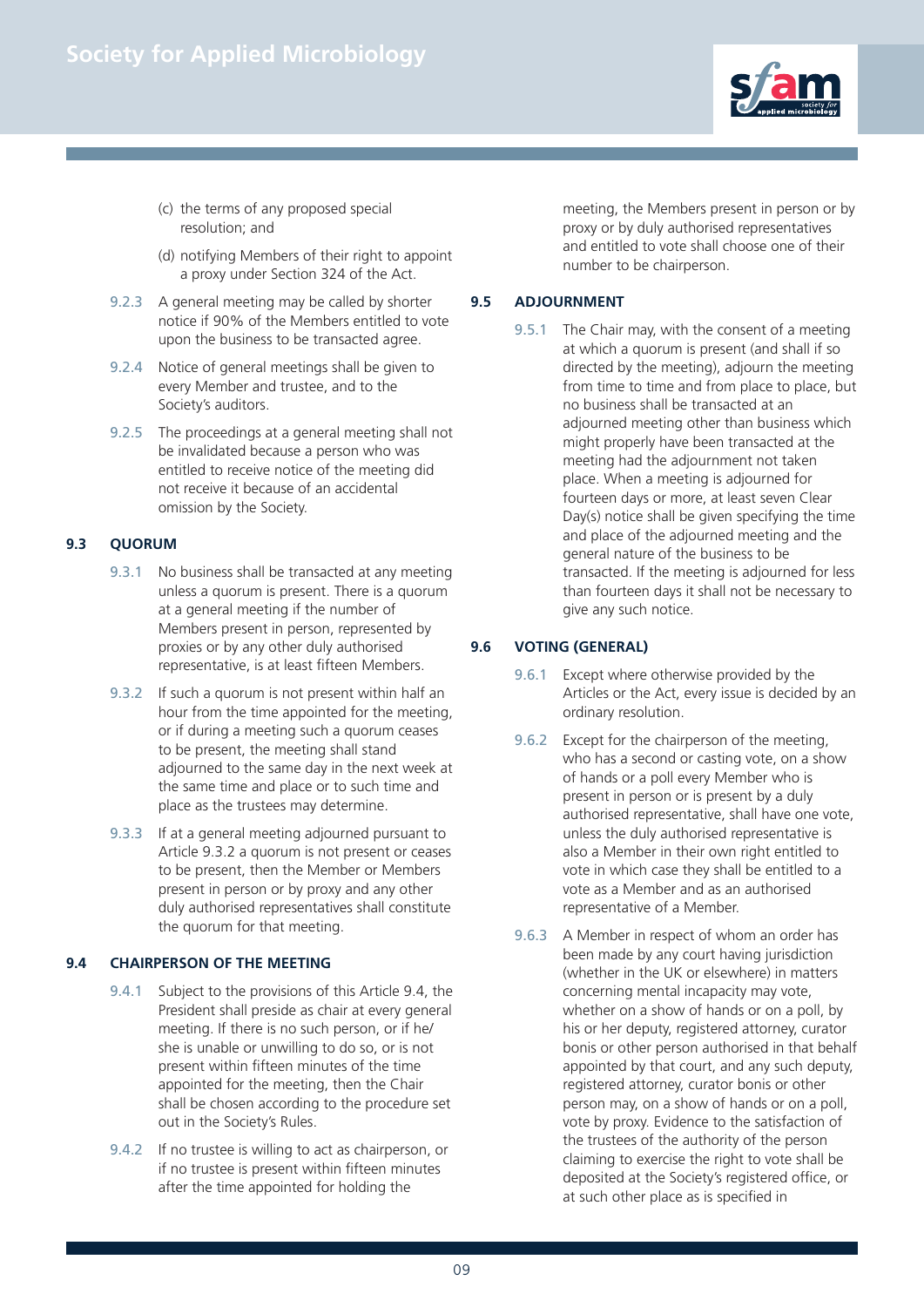

accordance with these Articles for the deposit of instruments of proxy, not less than forty-eight hours (excluding public holidays and weekends) before the time appointed for holding the meeting or adjourned meeting at which the right to vote is to be exercised and in default the right to vote shall not be exercisable.

9.6.4 No objection shall be raised to the qualification of any voter except at the meeting or adjourned meeting at which the vote objected to is tendered, and every vote not disallowed at the meeting shall be valid. Any objection made in due time shall be referred to the chairperson, whose decision shall be final and conclusive.

#### **9.7 POLL VOTING**

- 9.7.1 A resolution put to the vote of a meeting shall be decided on a show of hands unless before or on the declaration of the result of the show of hands a poll is duly demanded. Subject to the provisions of the Act, a poll may be demanded:
	- (a) by the chairperson;
	- (b) by at least five Members having the right to vote at the meeting; or
	- (c) by a Member or Members representing not less than 10% of the total voting rights of all the Members having the right to vote at the meeting, and a demand by a person as the duly authorised representative of a Member (being an organisation) shall be the same as a demand by the Member.
- 9.7.2 Unless a poll is duly demanded, a declaration by the chairperson that a resolution has been carried unanimously, or by a particular majority, or lost, or not carried by a particular majority and an entry to that effect in the minutes of the meeting shall be conclusive evidence of the fact without proof of the number or proportion of the votes recorded in favour of or against the resolution.
- 9.7.3 A demand for a poll may be withdrawn if the poll has not yet been taken; and the chairperson consents to the withdrawal. A demand so withdrawn shall not be taken to have invalidated the result of a show of hands declared before the demand was made.
- 9.7.4 A poll shall be taken as the chairperson directs, and he or she may appoint scrutineers (who need not be Members) and fix a time and place for declaring the result of the poll. The result of the poll shall be deemed to be the resolution of the meeting at which the poll was demanded.
- 9.7.5 A poll demanded on the election of a chairperson or on a question of adjournment shall be taken immediately. A poll demanded on any other question shall be taken either immediately or at such time and place as the chairperson directs, not being more than thirty days after the poll is demanded. The demand for a poll shall not prevent the continuance of a meeting for the transaction of any business other than the question on which the poll was demanded. If a poll is demanded before the declaration of the result of a show of hands and the demand is duly withdrawn, the meeting shall continue as if the demand had not been made.
- 9.7.6 No notice need be given of a poll not taken immediately if the time and place at which it is to be taken are announced at the meeting at which it is demanded. In any other case at least seven Clear Day(s) notice shall be given specifying the time and place at which the poll is to be taken.

#### **9.8 CONTENT OF PROXY NOTICES**

- 9.8.1 Proxies may only validly be appointed by a notice in writing (a 'proxy notice') which –
	- (a) states the name and address of the Member appointing the proxy;
	- (b) identifies the person appointed to be that Member's proxy and the general meeting in relation to which that person is appointed;
	- (c) is signed by or on behalf of the Member appointing the proxy, or is authenticated in such manner as the trustees may determine; and
	- (d) is delivered to the Society in accordance with the Articles and any instructions contained in the notice of the general meeting to which they relate.
- 9.8.2 The Society may require proxy notices to be delivered in a particular form, and may specify different forms for different purposes.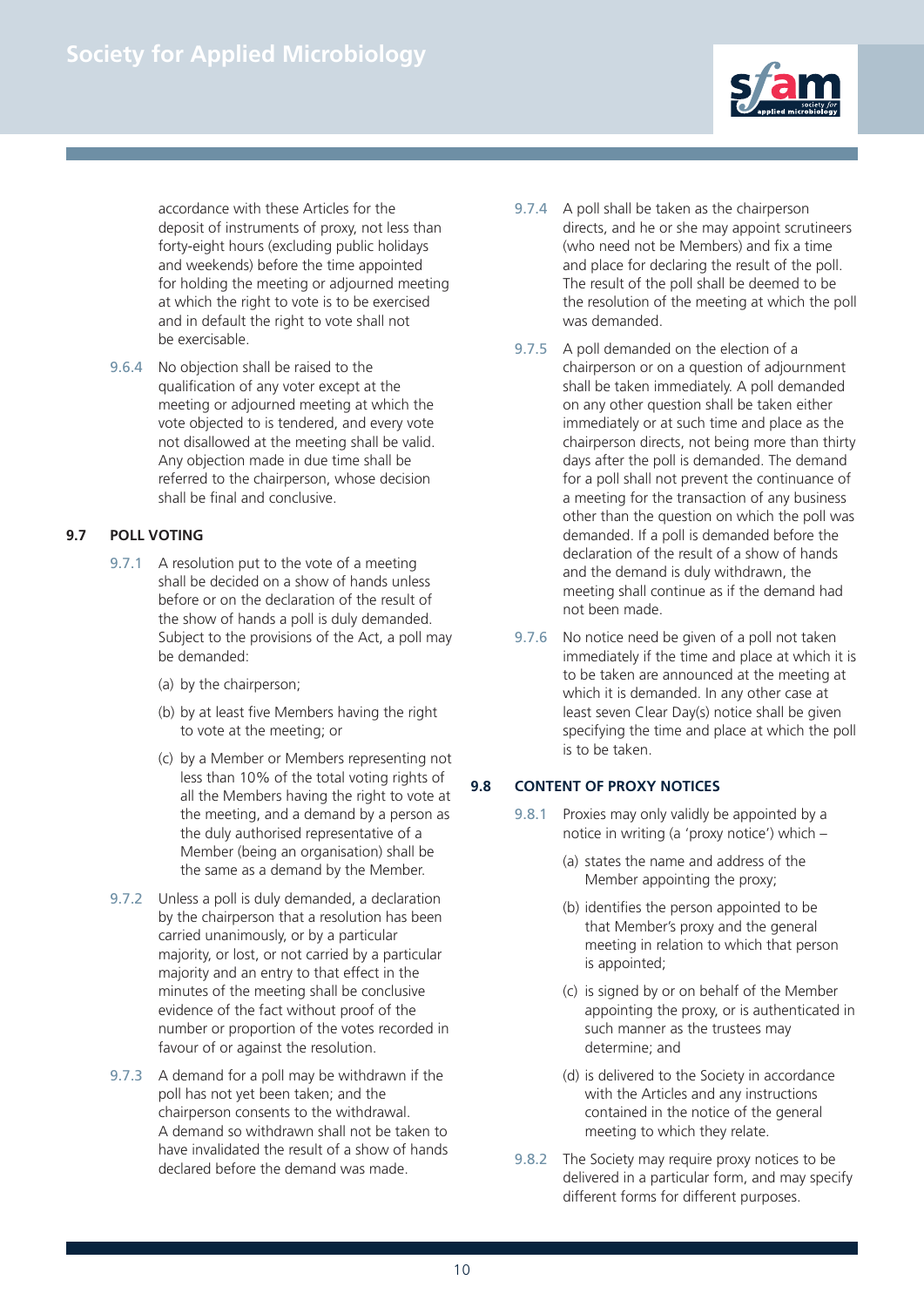

- 9.8.3 Proxy notices may specify how the proxy appointed under them is to vote (or that the proxy is to abstain from voting) on one or more resolutions.
- 9.8.4 Unless a proxy notice indicates otherwise, it must be treated as –
	- (a) allowing the person appointed under it as a proxy discretion as to how to vote on any ancillary or procedural resolutions put to the meeting; and
	- (b) appointing that person as a proxy in relation to any adjournment of the general meeting to which it relates as well as the meeting itself.

#### **9.9 DELIVERY OF PROXY NOTICES**

- 9.9.1 A person who is entitled to attend, speak or vote (either on a show of hands or on a poll) at a general meeting remains so entitled in respect of that meeting or any adjournment of it, even though a valid proxy notice has been delivered to the charity by or on behalf of that person.
- 9.9.2 An appointment under a proxy notice may be revoked by delivering to the charity a notice in writing given by or on behalf of the person by whom or on whose behalf the proxy notice was given.
- 9.9.3 A notice revoking a proxy appointment only takes effect if it is delivered before the start of the meeting or adjourned meeting to which it relates.
- 9.9.4 If a proxy notice is not executed by the person appointing the proxy, it must be accompanied by written evidence of the authority of the person who executed it to execute it on the appointor's behalf.

#### **9.10 ELECTRONIC VOTING**

9.10.1 The Society may allow Members to vote at a general meeting by such suitable Electronic Means and according to such procedure as the trustees shall decide and set out in the Rules ("**Electronic Voting**").

#### **9.11 WRITTEN RESOLUTIONS**

Subject to the provisions of the Act:

- 9.11.1 a resolution in writing agreed by a simple majority (or in the case of a special resolution by a majority of not less than 75%) of the Members who would have been entitled to vote upon it had it been proposed at a general meeting shall be effective provided that:
	- (a) a copy of the proposed resolution has been sent to every eligible member;
	- (b) a simple majority (or in the case of a special resolution a majority of not less than 75%) of Members has signified its agreement to the resolution; and
	- (c) it is contained in an authenticated document which has been received at the registered office within the period of twenty-eight days beginning with the Circulation Date.
- 9.11.2 A resolution in writing may comprise several copies to which one or more Members have signified their agreement.
- 9.11.3 In the case of a Member that is an organisation, its authorised representative may signify its agreement.
- 9.11.4 A Members' resolution under the Act removing a trustee or an auditor before the expiration of his or her term of office may not be passed by a written resolution.

#### **9.12 ANNUAL GENERAL MEETINGS (AGMs)**

- 9.12.1 The Society must hold an AGM in every year, which all Members are entitled to attend.
- 9.12.2 At an AGM the Members:
	- (a) receive the accounts of the Society for the previous financial year;
	- (b) receive the trustees' report on the Society's activities since the previous AGM;
	- (c) accept the retirement of those trustees who wish to retire or who are retiring because their term has expired;
	- (d) appoint independent examiners or auditors for the Society;
	- (e) discuss and determine any issues of policy put before them by the trustees; and
	- (f) deal with any other business put before them by the trustees.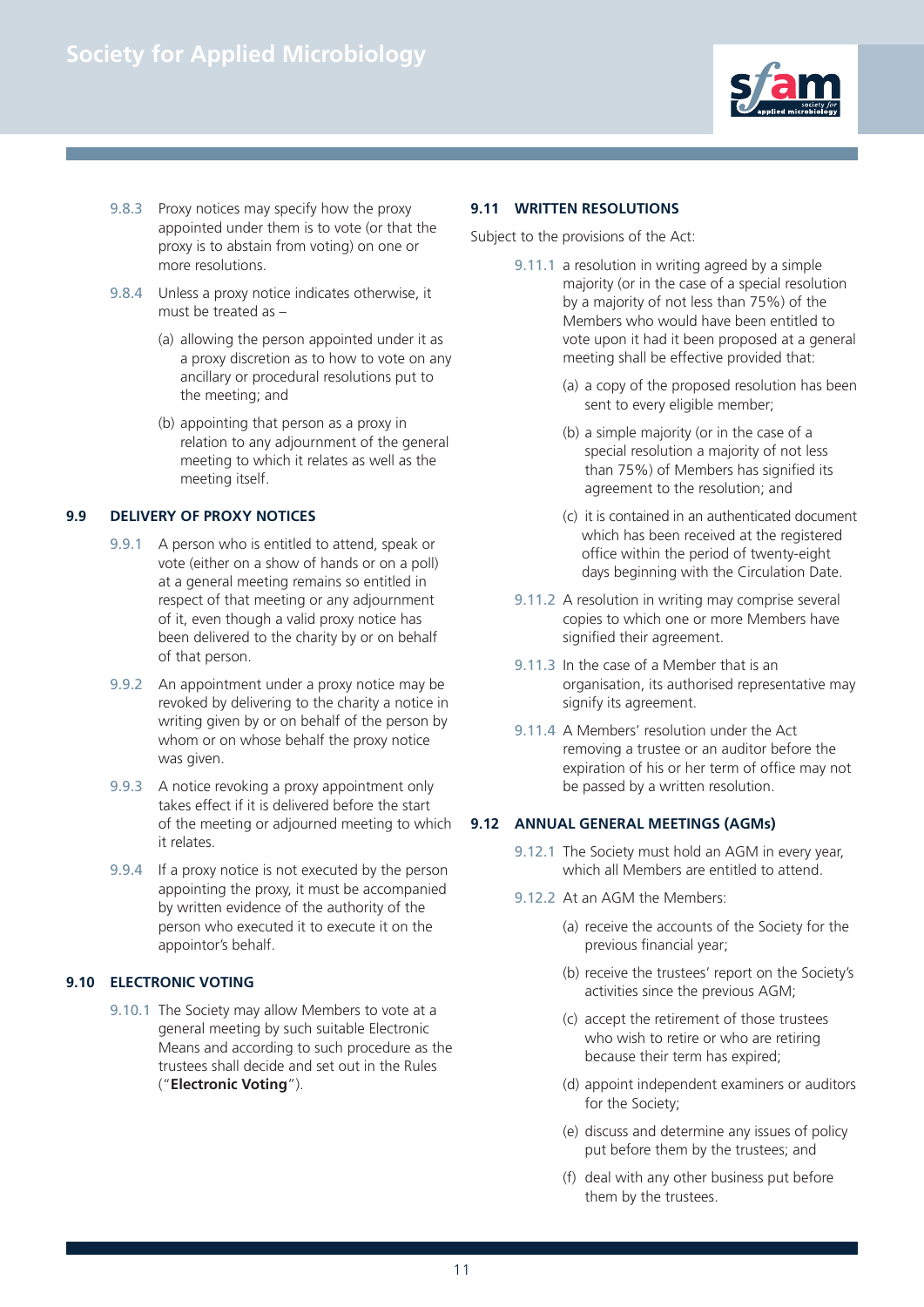

# **10 The trustees**

- **10.1** The trustees shall manage the business of the charity and may exercise all the powers of the charity subject to the Charities Act, the Act, the Articles or any special resolution.
- **10.2** No alteration of the Articles or any special resolution shall have retrospective effect to invalidate any prior act of the directors.
- **10.3** Any meeting of directors at which a quorum is present at the time the relevant decision is made may exercise all the powers exercisable by the directors.

#### **10.4 NUMBER OF TRUSTEES**

10.4.1 The minimum number of trustees shall be five and the maximum number shall be fourteen.

#### **10.5 COMPOSITION OF THE EXECUTIVE COMMITTEE**

- 10.5.1 The Executive Committee shall consist of:
	- (a) No more than six Honorary Officers, whose title and role shall be from time to time established by the Executive Committee and described in the Society's Rules; and
	- (b) General trustees, of whom one shall be an Early Career scientist, as defined in the Society's Rules.

#### **10.6 APPOINTMENTS AND TERMS OF OFFICE OF TRUSTEES**

- 10.6.1 Subject to Article 10.4.1 and Article 10.6.2 trustees shall be elected or appointed:
	- (a) by election of the voting Members, such elections to be held in accordance with the Rules (and the Honorary Officers shall always be elected by the voting Members, subject to Article (b));
	- (b) by appointment of the trustees to fill a temporary vacancy, such appointments to be made in accordance with the Rules; in the case of any Honorary Officer except the Vice-President or the President, this shall be until the third AGM following the appointment; in the case of the Vice-President, the President and any trustee who is not an Honorary Officer, this shall be until the first AGM following the appointment; or
- (c) by appointment of the trustees to ensure the appropriate balance of skills and experience on the Executive Committee provided that the number of trustee appointments made by provisions of this Article shall not exceed one.
- 10.6.2 No one shall be elected or appointed as a trustee if:
	- (a) he or she is under sixteen years of age;
	- (b) he or she is not a Member of the Society;
	- (c) any of Articles 10.9.2(a), 10.9.2(b), or 10.9.2(d) apply; or
	- (d) he or she has not indicated in writing to the Society that they are willing to be appointed.
- **10.7** A technical defect in the appointment of a trustee of which the trustees are unaware at the time does not invalidate decisions taken at a meeting of the trustees.
- **10.8** A trustee may not appoint an alternate trustee or anyone to act on his or her behalf at meetings of the trustees.

#### **10.9 RETIREMENT OF TRUSTEES**

- 10.9.1 Subject to Article 10.9.2, trustees who are elected by the Members in accordance with Article 10.6.1(a) or appointed by trustees in accordance with Article 10.6.1(c) shall hold office for the period ending with the third AGM after their election or appointment (a "**Term**"), save that:
	- (a) the Vice-President's term of office shall be from the date of his/her appointment or election until the President's term of office ends; at this point, the Vice-President shall take up the office of President, unless he/ she was appointed to the role of Vice-President under Article 10.6.1(b); in this case, the voting Members shall vote on whether or not to elect him/her to the role of and the office of trustee;
	- (b) the President shall hold office until the second AGM after the date on which he/ she takes office as President, unless he/she was elected to this office under Article 10.6.1(b); in this case, he/she shall hold office until the first AGM after he/she takes office as President;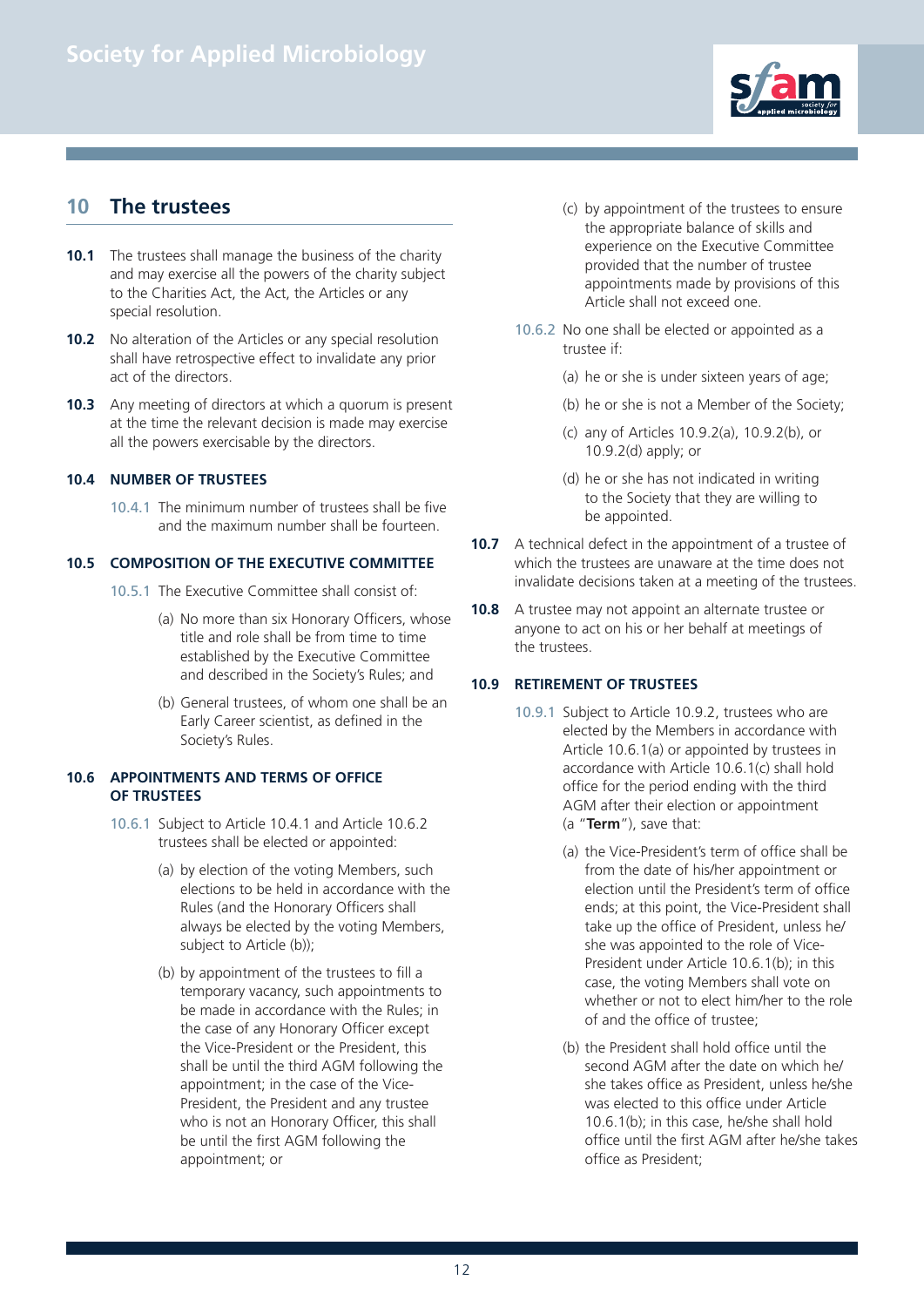

- (c) the term of office of any elected or appointed trustee (including Honorary Officers) may be extended by up to a year, by a majority decision of the trustees that the circumstances are exceptional and that the term should be extended;
- (d) an elected trustee shall be eligible for re-election for one more Term after their term of office has expired, save that any elected trustee shall be eligible to stand for election as an Honorary Officer in relation to any Honorary Office which they have not previously held;
- (e) a trustee appointed in accordance with Article 10.6.1(c) may be appointed for a further term of three years by majority decision of the rest of the trustees;
- (f) after a trustee's second term of office has expired, they may not stand for re-election by voting Members until a year after the date on which the second term expired, unless voting Members elect the person to the post of Honorary Officer under Article 10.6.1(d); and
- (g) any Honorary Officer who resigns from the Honorary Officer post they hold shall also resign from the office of trustee.
- 10.9.2 A trustee's term of office automatically terminates if:
	- (a) he or she ceases to be a director by virtue of any provision in the Companies Acts or is prohibited by law from being a director;
	- (b) he or she is disqualified from acting as a trustee by virtue of sections 178 and 179 of the Charities Act 2011 (or any statutory re-enactment or modification of those provisions);
	- (c) he or she ceases to be a member of the charity;
	- (d) he or she, in the written opinion given to the company of a registered medical practitioner treating that person, has become physically or mentally incapable of acting as a director and may remain so for more than three months;
	- (e) he or she resigns as a trustee by notice to the charity (but only if at least five trustees will remain in office when the notice of resignation is to take effect);
- (f) he or she is absent without the permission of the trustees from two consecutive Executive Committee meetings unless trustees resolve that his or her office should not be vacated;
- (g) the trustees resolve by majority decision that his or her office should be vacated. The trustees may only pass such a resolution after notifying the trustee in writing and considering the matter in the light of any written representations which the trustee concerned puts forward within fourteen Clear Day(s) after receiving notice; or
- (h) subject to the provisions of the Act, Members resolve that his or office should be vacated.

# **11 Proceedings of trustees**

- **11.1** The trustees must hold at least three meetings each year.
- **11.2** On request of a trustee the Secretary shall summon a meeting of the Executive Committee by reasonable notice sent to each trustee specifying the place, day and hour of the meeting and the business to be discussed.
- **11.3** A quorum at a meeting of the trustees is four trustees, excluding any Conflicted trustee who has not been authorised to participate in discussions or a vote in accordance with the procedure set out in section 175 of the Act.
- **11.4** A meeting of the trustees may be held either in person or by suitable Electronic Means agreed by the trustees in which all participants may communicate with all the other participants simultaneously.
- **11.5** The President or (if the President is unable or unwilling to do so) some other trustee chosen by the trustees present presides at each meeting.
- **11.6** Every issue may be determined by a simple majority of the votes cast at a meeting but a resolution in writing agreed by three-quarters of the trustees, rounded up to the nearest whole number (other than any Conflicted trustee who has not been authorised to vote in accordance with the procedure set out in section 175 of the Act) is as valid as a resolution passed at a meeting. For this purpose the resolution may be contained in more than one document, and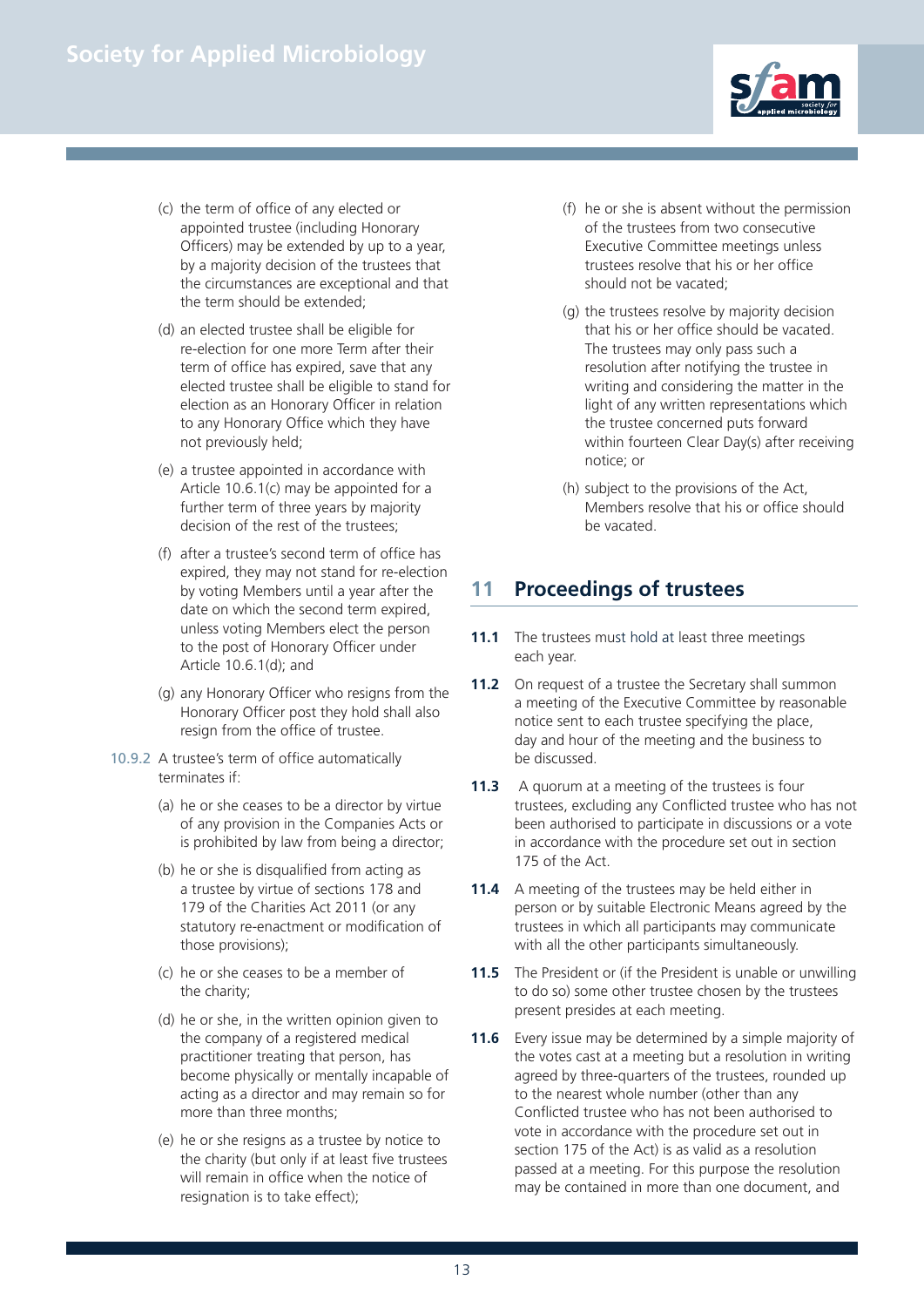

will be treated as passed on the date of the last signature provided that it is within the period of twenty-eight days beginning with the Circulation Date.

- **11.7** Except for the chairperson of the meeting, who has a second or casting vote, every trustee has one vote on each issue.
- **11.8** A procedural defect of which the trustees are unaware at the time does not invalidate decisions taken at a meeting.

# **12 Powers of trustees**

The trustees have the following powers in the administration of the Society in their capacity as trustees:

- **12.1** to invite observers to attend meetings of the trustees. and to pay their reasonable expenses out of the Society's funds; for the avoidance of doubt, such observers are not trustees and shall not count towards the quorum for a meeting, shall not have any power to vote on a matter and shall leave the meeting when the trustees vote on a matter;
- **12.2** to delegate any of their functions to committees consisting of such individuals as the chair of the committee shall decide in accordance with the Rules; all proceedings of committees must be reported promptly to the trustees; the trustees may impose conditions when delegating, including the conditions that:
	- (a) the relevant powers are to be exercised exclusively by the committee to whom they delegate;
	- (b) no expenditure may be incurred on behalf of the Society except in accordance with a budget previously agreed with the trustees; and
	- (c) revoke or alter a delegation;
- **12.3** to delegate the day-to-day management of the affairs of the Society in accordance with the directions of the trustees to any person, by such means, to such an extent, in relation to such matters and on such terms and conditions (including the payment of a salary) as they think fit;
- **12.4** to make reasonable and proper Rules not inconsistent with these Articles, the Charities Act and the Act as they may deem necessary or expedient for the proper conduct and management of the Society; such Rules may regulate the following matters but are not restricted to them:
- 12.4.1 the admission of Members (including the admission of organisations to Membership) and the rights and privileges of such Members, and the entrance fees, subscriptions and other fees or payments to be made by Members;
- 12.4.2 the conduct of Members in relation to one another and to the Society's employees and volunteers;
- 12.4.3 the setting aside of the whole or any part or parts of the Society's premises at any particular time or times or for any particular purpose or purposes;
- 12.4.4 the procedure at general meetings and meetings of the trustees in so far as such procedure is not regulated by the Act or these Articles;
- 12.4.5 the procedures to assist the resolution of disputes within the Society;
- 12.4.6 the exercise of any powers of the Society which are not reserved to the Members;
- 12.4.7 generally, all such matters as are commonly the subject matter of company rules;
- 12.4.8 Provided that:
	- (a) the Society in general meeting shall have the power to alter, add to or repeal the Rules;
	- (b) the trustees shall adopt such means as they think sufficient to bring the Rules and byelaws to the notice of the Members;
	- (c) no rule or byelaw shall be inconsistent with, or shall affect or repeal anything contained in, the Articles.
- 12.4.9 The Rules shall be binding on all Members.

# **13 Records & accounts**

- **13.1** The trustees must comply with the requirements of the Act and of the Charities Act as to keeping financial records, the audit or independent examination of accounts and the preparation and transmission to the Registrar of Companies and the Commission of:
	- 13.1.1 annual reports;
	- 13.1.2 annual returns; and
	- 13.1.3 annual statements of account.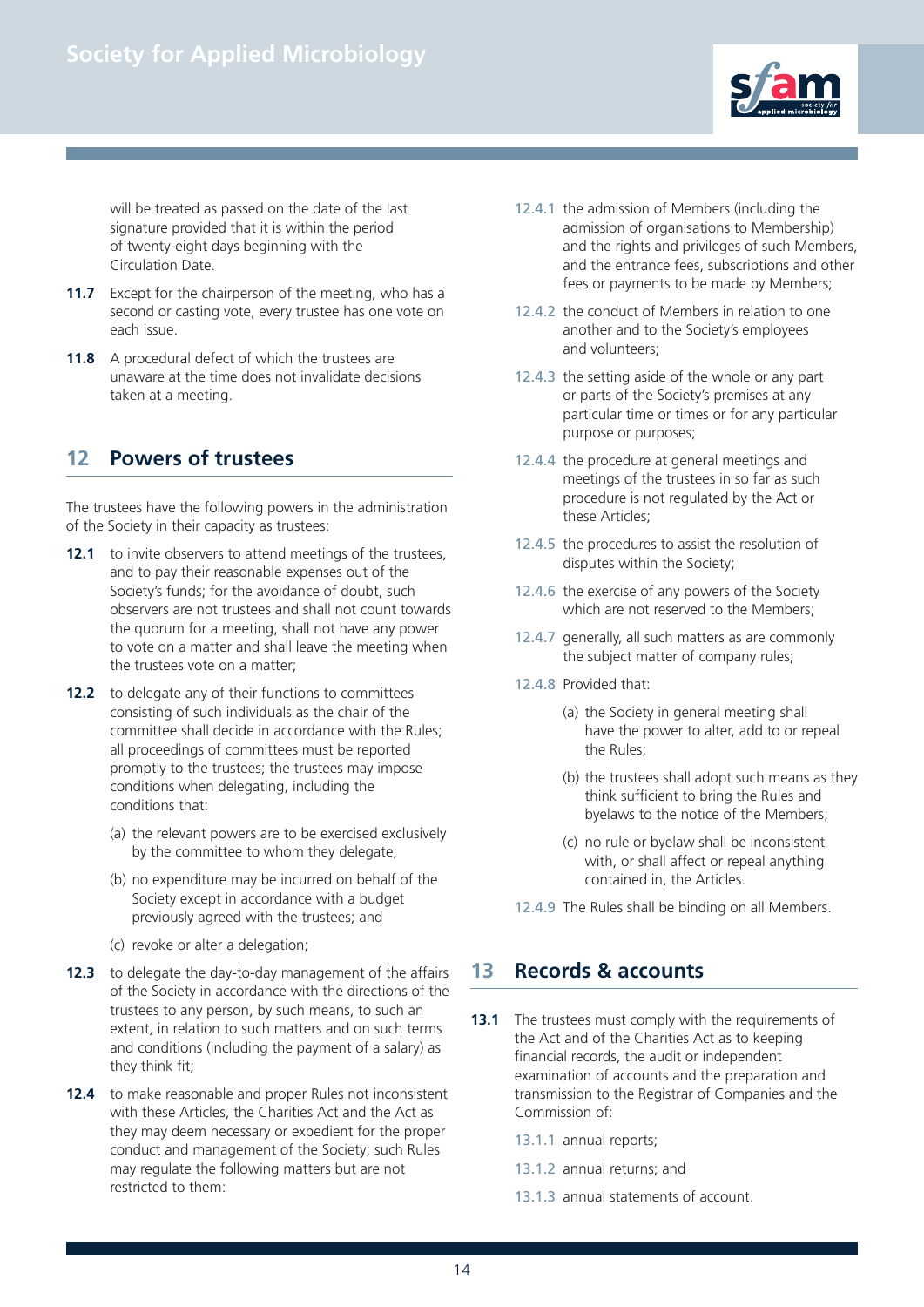

- **13.2** The trustees must keep records of:
	- 13.2.1 all proceedings at general meetings;
	- 13.2.2 all proceedings at meetings of the trustees;
	- 13.2.3 all reports of committees; and
	- 13.2.4 all professional advice obtained.
- **13.3** Accounting records relating to the Society must be made available for inspection by any trustee at any reasonable time during normal office hours and may be made available for inspection by Members who are not trustees if the trustees so decide.
- **13.4** A copy of the Society's latest available statement of account must be supplied on request to any trustee or Member, or to any other person who makes a written request and pays the Society's reasonable costs, within two months.

#### **14 Means of communication to be used**

(In this Article "**Document**" includes without limitation a notice or other information, except where expressly excluded).

- **14.1** Any Document to be given to or by any person pursuant to these Articles must be in writing and sent or supplied in Hard Copy Form or Electronic Form, or (in the case of communications by the Society) by making it available on a website, to an address for the time being notified for that purpose to the person giving the Document.
- **14.2** A Document may only be given in Electronic Form where the recipient has agreed (specifically or generally) that the document or information may be sent in that form, and this agreement has not been revoked.
- **14.3** A Document may only be given by being made available on a website if the recipient has agreed (specifically or generally) that the document or information may be sent in that form, or if the recipient is deemed to have agreed in accordance with the Act.
- **14.4** The Society may deliver a Document to a Member:
	- 14.4.1 by delivering it by hand to the postal address recorded for the Member on the register;
- 14.4.2 by sending it by post or other delivery service in an envelope (with postage or delivery paid) to the postal address recorded for the Member on the register;
- 14.4.3 by fax to a fax number notified by the Member in writing;
- 14.4.4 by electronic mail to an address notified by the Member in writing; or
- 14.4.5 by a website, the address of which shall be notified to the Member in writing.

 This Article does not affect any provision in any relevant legislation or these Articles requiring notices or documents to be delivered in a particular way.

- **14.5** If a Document is delivered by hand, it is treated as being delivered at the time it is handed to or left for the Member.
- **14.6** If a Document is sent by post or other delivery service not referred to below, it is treated as being delivered:
	- 14.6.1 forty-eight hours after it was posted, if first-class post was used; or
	- 14.6.2 seventy-two hours after it was posted or given to delivery agents, if first-class post was not used; provided it can be proved that a Document was delivered by post or other delivery service by showing that the envelope containing the Document was:
	- 14.6.3 properly addressed; and
	- 14.6.4 put into the post system or given to delivery agents with postage or delivery paid.
- **14.7** If a Document is sent by fax, it is treated as being delivered forty-eight hours after the time it was sent.
- **14.8** If a Document is sent by electronic mail, it is treated as being delivered by midnight on the day that it is sent.
- **14.9** If a Document is sent by a website (in the case of communications by the Society), it is treated as being delivered when the material was first made available on the website, or if later, when the recipient received (or is deemed to have received) notice of the fact that the material was available on the website.
- **14.10** If a Document is given by advertisement, it is treated as being delivered at midday on the day when the last advertisement appears in the newspapers.
- **14.11** A certificate issued by an authorised representative of the Company shall be conclusive proof that a Document was sent or delivered by the Company in accordance with this Article 14.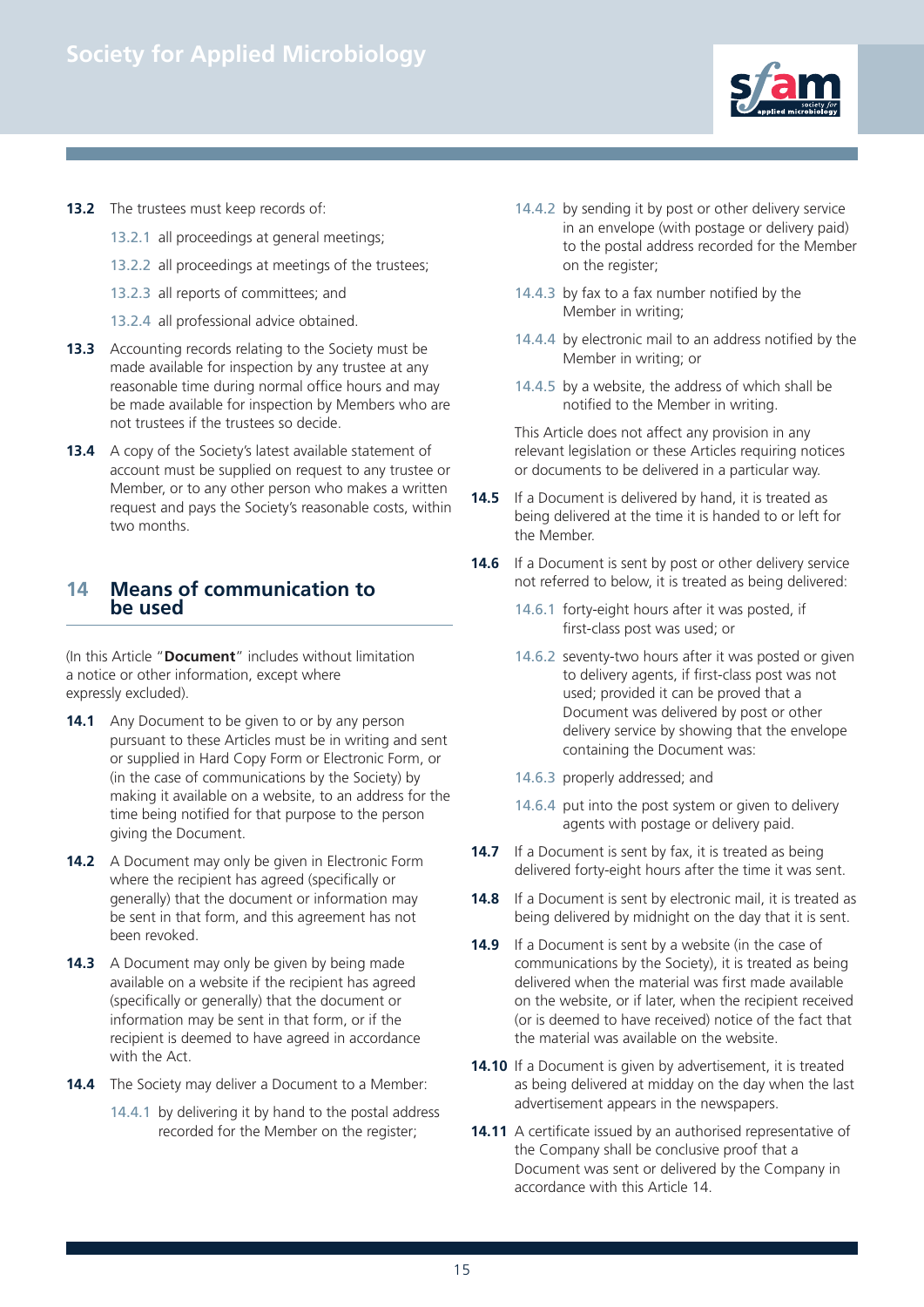

- **14.12** A technical defect in the giving of notice of which the trustees are unaware at the time does not invalidate decisions taken at a meeting.
- **14.13** A Member present in person or by a duly authorised representative of an organisation at any general meeting of the Society shall be deemed to have received notice of the meeting, and where necessary of the purpose for which it was called.
- **14.14** A Member who does not register an address with the Society or who registers only a postal address that is not within the UK shall not be entitled to receive any notice from the Society.

# **15 Exclusion of model Articles**

Any model Articles for a company limited by guarantee that may exist (including those constituting Schedule 2 to the Companies (Model Articles) Regulations 2008) are hereby expressly excluded.

### **16 Indemnity**

- **16.1** The Society shall indemnify every trustee against any liability incurred in successfully defending legal proceedings in that capacity, or in connection with any application in which relief is granted by the Court from liability for negligence, default, or breach of duty or breach of trust in relation to the Society.
- **16.2** In this Article a "trustee" means any trustee or former trustee of the Society.
- **16.3** The Society may indemnify an auditor against any liability incurred by him or her:
	- 16.3.1 in defending proceedings (whether civil or criminal) in which judgement is given in his or her favour or he or she is acquitted; or
	- 16.3.2 in connection with an application under section 1157 of the Act (power of Court to grant relief in case of honest and reasonable conduct) in which relief is granted to him or her or it by the Court.

### **17 Winding up or dissolution**

If upon the winding up or dissolution of the Society there remains, after the satisfaction of all its debts and liabilities, any property whatsoever, the same shall not be paid to or distributed among the Members of the Company, but shall be given or transferred to some other charitable institution or institutions having objects similar to the Objects of the Company, and which shall prohibit the distribution of its or their income and property to an extent at least as great as is imposed on the Society under or by virtue of Article 6 hereof, such institutions or institution to be determined by Members of the Company at or before the time of dissolution and if and so far as effect cannot be given to such provision, then to some other charitable object.